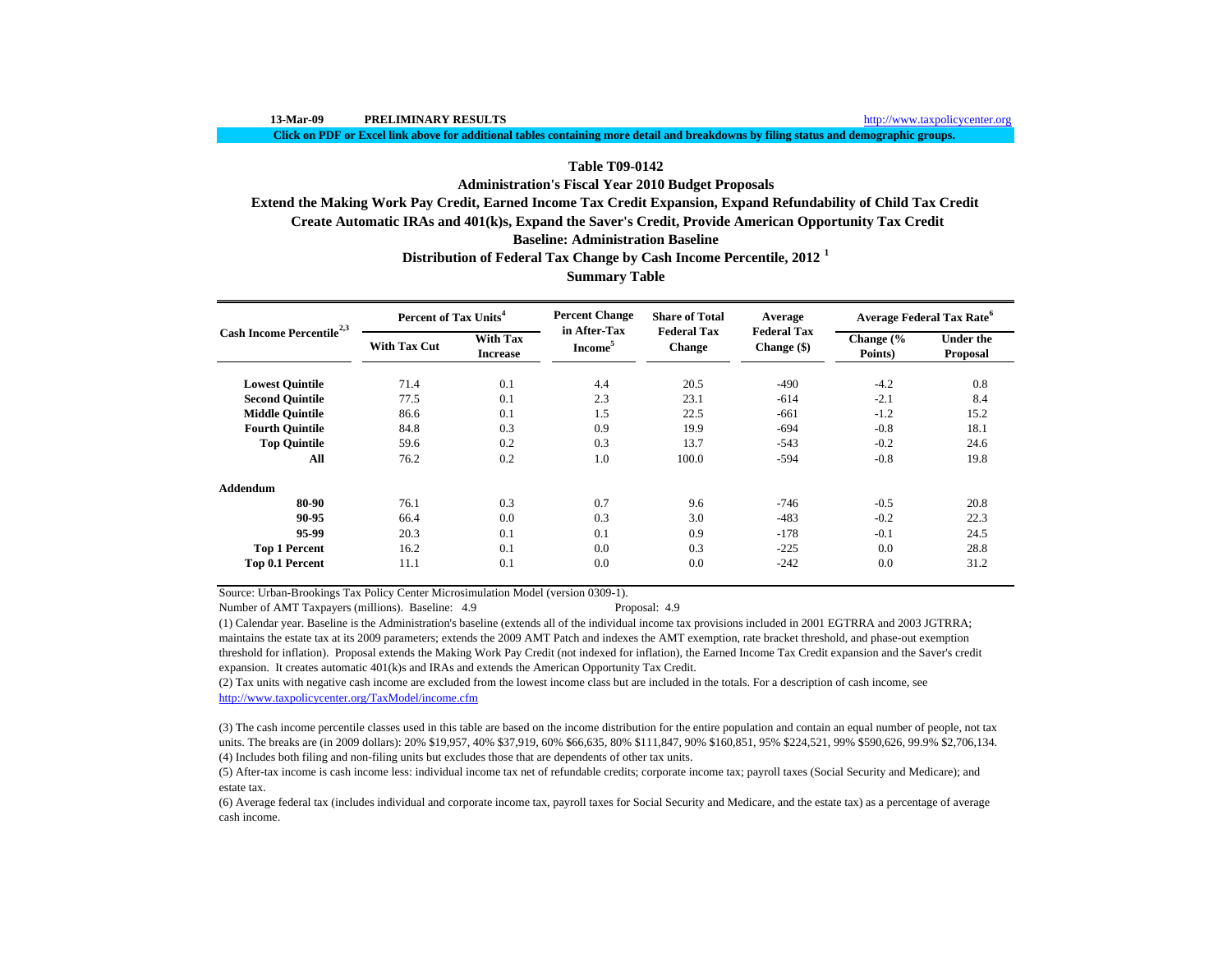#### **Create Automatic IRAs and 401(k)s, Expand the Saver's Credit, Provide American Opportunity Tax Credit Baseline: Administration Baseline Distribution of Federal Tax Change by Cash Income Percentile, 2012 1 Administration's Fiscal Year 2010 Budget Proposals Extend the Making Work Pay Credit, Earned Income Tax Credit Expansion, Expand Refundability of Child Tax Credit Detail Table**

|                                       | Percent of Tax Units <sup>4</sup> |                                    | <b>Percent Change</b>               | <b>Share of Total</b>               | <b>Average Federal Tax Change</b> |         | <b>Share of Federal Taxes</b> |                              | <b>Average Federal Tax Rate<sup>6</sup></b> |                              |
|---------------------------------------|-----------------------------------|------------------------------------|-------------------------------------|-------------------------------------|-----------------------------------|---------|-------------------------------|------------------------------|---------------------------------------------|------------------------------|
| Cash Income Percentile <sup>2,3</sup> | <b>With Tax Cut</b>               | <b>With Tax</b><br><b>Increase</b> | in After-Tax<br>Income <sup>5</sup> | <b>Federal Tax</b><br><b>Change</b> | <b>Dollars</b>                    | Percent | Change (%<br>Points)          | <b>Under the</b><br>Proposal | Change (%<br>Points)                        | <b>Under the</b><br>Proposal |
| <b>Lowest Quintile</b>                | 71.4                              | 0.1                                | 4.4                                 | 20.5                                | $-490$                            | $-83.6$ | $-0.8$                        | 0.2                          | $-4.2$                                      | 0.8                          |
| <b>Second Quintile</b>                | 77.5                              | 0.1                                | 2.3                                 | 23.1                                | $-614$                            | $-19.8$ | $-0.7$                        | 3.6                          | $-2.1$                                      | 8.4                          |
| <b>Middle Quintile</b>                | 86.6                              | 0.1                                | 1.5                                 | 22.5                                | $-661$                            | $-7.5$  | $-0.4$                        | 10.7                         | $-1.2$                                      | 15.2                         |
| <b>Fourth Quintile</b>                | 84.8                              | 0.3                                | 0.9                                 | 19.9                                | $-694$                            | $-4.0$  | $-0.1$                        | 18.3                         | $-0.8$                                      | 18.1                         |
| <b>Top Quintile</b>                   | 59.6                              | 0.2                                | 0.3                                 | 13.7                                | $-543$                            | $-0.8$  | 2.0                           | 67.0                         | $-0.2$                                      | 24.6                         |
| All                                   | 76.2                              | 0.2                                | 1.0                                 | 100.0                               | $-594$                            | $-3.7$  | 0.0                           | 100.0                        | $-0.8$                                      | 19.8                         |
| Addendum                              |                                   |                                    |                                     |                                     |                                   |         |                               |                              |                                             |                              |
| 80-90                                 | 76.1                              | 0.3                                | 0.7                                 | 9.6                                 | $-746$                            | $-2.5$  | 0.2                           | 14.3                         | $-0.5$                                      | 20.8                         |
| 90-95                                 | 66.4                              | 0.0                                | 0.3                                 | 3.0                                 | $-483$                            | $-1.1$  | 0.3                           | 10.5                         | $-0.2$                                      | 22.3                         |
| 95-99                                 | 20.3                              | 0.1                                | 0.1                                 | 0.9                                 | $-178$                            | $-0.2$  | 0.6                           | 16.4                         | $-0.1$                                      | 24.5                         |
| <b>Top 1 Percent</b>                  | 16.2                              | 0.1                                | 0.0                                 | 0.3                                 | $-225$                            | 0.0     | 0.9                           | 25.8                         | 0.0                                         | 28.8                         |
| Top 0.1 Percent                       | 11.1                              | 0.1                                | 0.0                                 | 0.0                                 | $-242$                            | 0.0     | 0.5                           | 12.9                         | 0.0                                         | 31.2                         |

# **Baseline Distribution of Income and Federal Taxes**

**by Cash Income Percentile, 2012 1**

| Cash Income Percentile <sup>2,3</sup> |                              | Tax Units <sup>4</sup>  | Average<br>Income | Average<br><b>Federal Tax</b> | Average After-<br>Tax Income <sup>5</sup> | Average<br><b>Federal Tax</b> | <b>Share of Pre-</b><br><b>Tax Income</b> | <b>Share of Post-</b><br><b>Tax Income</b> | Share of<br><b>Federal Taxes</b> |
|---------------------------------------|------------------------------|-------------------------|-------------------|-------------------------------|-------------------------------------------|-------------------------------|-------------------------------------------|--------------------------------------------|----------------------------------|
|                                       | <b>Number</b><br>(thousands) | <b>Percent of Total</b> | (Dollars)         | <b>Burden</b><br>(Dollars)    | (Dollars)                                 | Rate <sup>6</sup>             | <b>Percent of Total</b>                   | <b>Percent of Total</b>                    | <b>Percent of Total</b>          |
| <b>Lowest Quintile</b>                | 39.109                       | 24.9                    | 11,727            | 586                           | 11,141                                    | 5.0                           | 3.7                                       | 4.5                                        | 0.9                              |
| <b>Second Quintile</b>                | 35,235                       | 22.4                    | 29,685            | 3.104                         | 26,580                                    | 10.5                          | 8.5                                       | 9.6                                        | 4.3                              |
| <b>Middle Quintile</b>                | 31,797                       | 20.2                    | 53,843            | 8,856                         | 44,987                                    | 16.5                          | 14.0                                      | 14.7                                       | 11.2                             |
| <b>Fourth Ouintile</b>                | 26,816                       | 17.1                    | 91,347            | 17,257                        | 74,090                                    | 18.9                          | 20.0                                      | 20.4                                       | 18.4                             |
| <b>Top Quintile</b>                   | 23.648                       | 15.0                    | 279,733           | 69,307                        | 210,426                                   | 24.8                          | 54.0                                      | 51.2                                       | 65.1                             |
| All                                   | 157,316                      | 100.0                   | 77,851            | 16,014                        | 61,837                                    | 20.6                          | 100.0                                     | 100.0                                      | 100.0                            |
| Addendum                              |                              |                         |                   |                               |                                           |                               |                                           |                                            |                                  |
| 80-90                                 | 11.954                       | 7.6                     | 139,760           | 29,763                        | 109,996                                   | 21.3                          | 13.6                                      | 13.5                                       | 14.1                             |
| 90-95                                 | 5,808                        | 3.7                     | 197,580           | 44,515                        | 153,065                                   | 22.5                          | 9.4                                       | 9.1                                        | 10.3                             |
| 95-99                                 | 4.701                        | 3.0                     | 346,049           | 85,032                        | 261,016                                   | 24.6                          | 13.3                                      | 12.6                                       | 15.9                             |
| <b>Top 1 Percent</b>                  | 1.185                        | 0.8                     | 1.831.745         | 527.460                       | 1.304.284                                 | 28.8                          | 17.7                                      | 15.9                                       | 24.8                             |
| Top 0.1 Percent                       | 120                          | 0.1                     | 8,392,568         | 2,614,774                     | 5,777,794                                 | 31.2                          | 8.2                                       | 7.1                                        | 12.4                             |

Source: Urban-Brookings Tax Policy Center Microsimulation Model (version 0309-1). Number of AMT Taxpayers (millions). Baseline: 4.9

(1) Calendar year. Baseline is the Administration's baseline (extends all of the individual income tax provisions included in 2001 EGTRRA and 2003 JGTRRA; maintains the estate tax at its 2009 parameters; extends the 2009 AMT Patch and indexes the AMT exemption, rate bracket threshold, and phase-out exemption threshold for inflation). Proposal extends the Making Work Pay Credit (not indexed for inflation), the Earned Income Tax Credit expansion the Saver's credit expansion. It creates automatic 401(k)s and IRAs and extends the American Opportunity Tax Credit.

(2) Tax units with negative cash income are excluded from the lowest income class but are included in the totals. For a description of cash income, see

http://www.taxpolicycenter.org/TaxModel/income.cfm

(3) The cash income percentile classes used in this table are based on the income distribution for the entire population and contain an equal number of people, not tax units. The breaks are (in 2009 dollars): 20% \$19,957, \$37,919, 60% \$66,635, 80% \$111,847, 90% \$160,851, 95% \$224,521, 99% \$590,626, 99.9% \$2,706,134.

(4) Includes both filing and non-filing units but excludes those that are dependents of other tax units.

(5) After-tax income is cash income less: individual income tax net of refundable credits; corporate income tax; payroll taxes (Social Security and Medicare); and estate tax.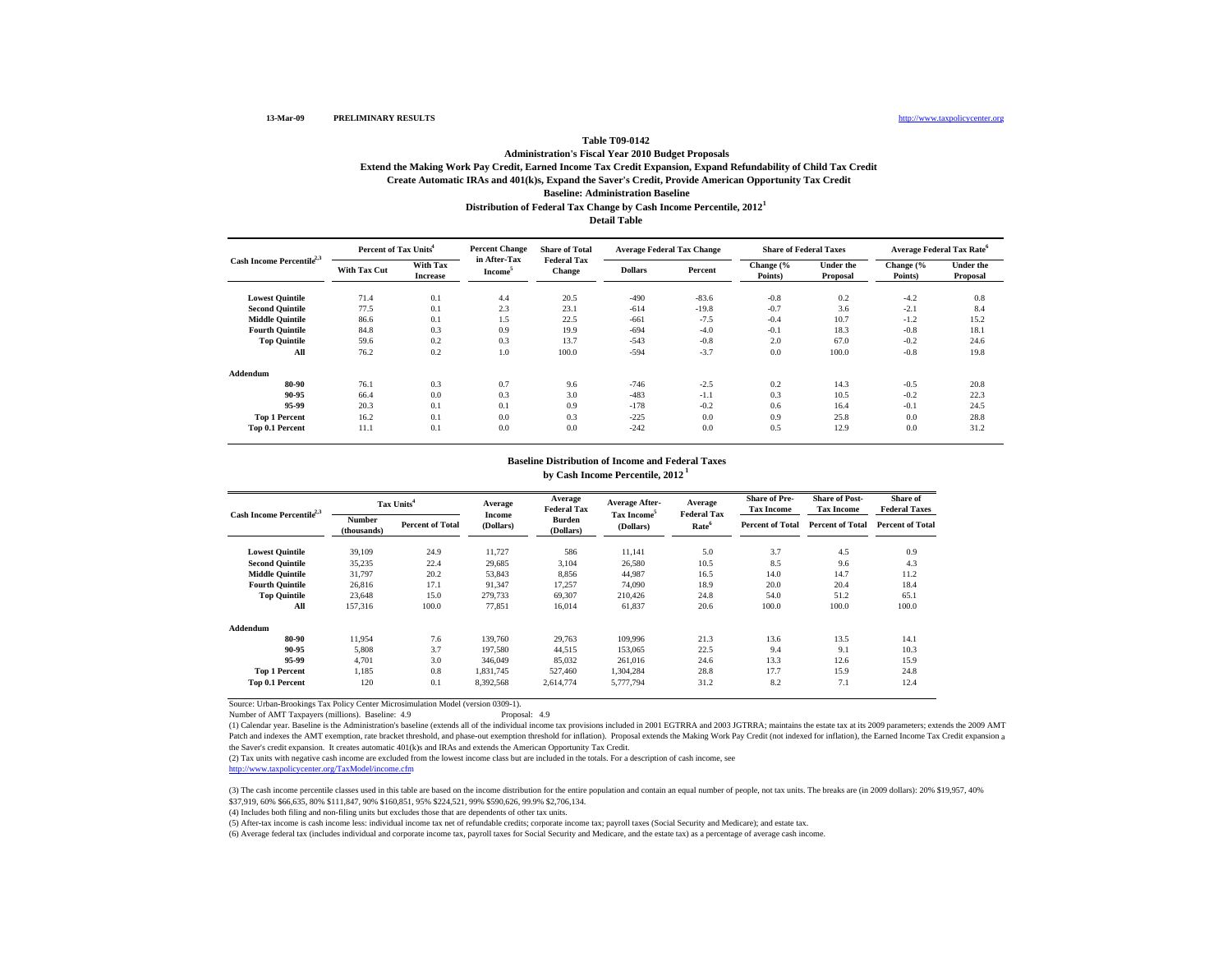#### **13-Mar-09 PRELIMINARY RESULTS**

#### http://www.taxpolicycenter.org

### **Table T09-0142**

#### **Create Automatic IRAs and 401(k)s, Expand the Saver's Credit, Provide American Opportunity Tax Credit Baseline: Administration Baseline Administration's Fiscal Year 2010 Budget Proposals Extend the Making Work Pay Credit, Earned Income Tax Credit Expansion, Expand Refundability of Child Tax Credit Distribution of Federal Tax Change by Cash Income Percentile Adjusted for Family Size, 2012 1 Detail Table**

|                                       | Percent of Tax Units <sup>4</sup> |                             | <b>Percent Change</b>               | <b>Share of Total</b>               | <b>Average Federal Tax Change</b> |          | <b>Share of Federal Taxes</b> |                              |                      | <b>Average Federal Tax Rate</b> <sup>6</sup> |
|---------------------------------------|-----------------------------------|-----------------------------|-------------------------------------|-------------------------------------|-----------------------------------|----------|-------------------------------|------------------------------|----------------------|----------------------------------------------|
| Cash Income Percentile <sup>2,3</sup> | <b>With Tax Cut</b>               | With Tax<br><b>Increase</b> | in After-Tax<br>Income <sup>5</sup> | <b>Federal Tax</b><br><b>Change</b> | <b>Dollars</b>                    | Percent  | Change (%<br>Points)          | <b>Under the</b><br>Proposal | Change (%<br>Points) | <b>Under the</b><br>Proposal                 |
| <b>Lowest Quintile</b>                | 76.4                              | 0.0                         | 5.8                                 | 21.7                                | $-628$                            | $-485.5$ | $-0.8$                        | $-0.7$                       | $-5.7$               | $-4.6$                                       |
| <b>Second Quintile</b>                | 73.9                              | 0.2                         | 2.4                                 | 20.6                                | $-593$                            | $-24.8$  | $-0.7$                        | 2.4                          | $-2.2$               | 6.7                                          |
| <b>Middle Quintile</b>                | 83.3                              | 0.2                         | 1.6                                 | 21.2                                | $-631$                            | $-8.8$   | $-0.5$                        | 8.5                          | $-1.3$               | 13.8                                         |
| <b>Fourth Quintile</b>                | 87.4                              | 0.3                         | 1.0                                 | 21.6                                | $-671$                            | $-4.5$   | $-0.2$                        | 17.6                         | $-0.8$               | 17.8                                         |
| <b>Top Quintile</b>                   | 60.7                              | 0.1                         | 0.3                                 | 14.6                                | $-451$                            | $-0.8$   | 2.1                           | 72.0                         | $-0.2$               | 24.4                                         |
| All                                   | 76.2                              | 0.2                         | 1.0                                 | 100.0                               | $-594$                            | $-3.7$   | 0.0                           | 100.0                        | $-0.8$               | 19.8                                         |
| Addendum                              |                                   |                             |                                     |                                     |                                   |          |                               |                              |                      |                                              |
| 80-90                                 | 82.6                              | 0.1                         | 0.7                                 | 10.1                                | $-620$                            | $-2.4$   | 0.2                           | 15.6                         | $-0.5$               | 20.8                                         |
| 90-95                                 | 55.6                              | 0.1                         | 0.3                                 | 3.2                                 | $-389$                            | $-1.0$   | 0.3                           | 11.9                         | $-0.2$               | 22.5                                         |
| 95-99                                 | 21.9                              | 0.0                         | 0.1                                 | 1.0                                 | $-159$                            | $-0.2$   | 0.6                           | 17.6                         | $-0.1$               | 24.3                                         |
| <b>Top 1 Percent</b>                  | 15.6                              | 0.1                         | 0.0                                 | 0.3                                 | $-193$                            | 0.0      | 1.0                           | 26.8                         | 0.0                  | 28.6                                         |
| Top 0.1 Percent                       | 10.9                              | 0.1                         | 0.0                                 | 0.0                                 | $-219$                            | 0.0      | 0.5                           | 13.4                         | 0.0                  | 31.0                                         |

## **Baseline Distribution of Income and Federal Taxes**

**by Cash Income Percentile Adjusted for Family Size, 2012 1**

| Cash Income Percentile <sup>2,3</sup> | Tax Units <sup>4</sup>       |                         | Average<br>Income | Average<br><b>Federal Tax</b> | <b>Average After-</b><br>Tax Income <sup>5</sup> | Average<br><b>Federal Tax</b> | <b>Share of Pre-</b><br><b>Tax Income</b> | <b>Share of Post-</b><br><b>Tax Income</b> | Share of<br><b>Federal Taxes</b> |
|---------------------------------------|------------------------------|-------------------------|-------------------|-------------------------------|--------------------------------------------------|-------------------------------|-------------------------------------------|--------------------------------------------|----------------------------------|
|                                       | <b>Number</b><br>(thousands) | <b>Percent of Total</b> | (Dollars)         | <b>Burden</b><br>(Dollars)    | (Dollars)                                        | Rate <sup>6</sup>             | <b>Percent of Total</b>                   | <b>Percent of Total</b>                    | <b>Percent of Total</b>          |
| <b>Lowest Quintile</b>                | 32,338                       | 20.6                    | 10,962            | 129                           | 10,833                                           | 1.2                           | 2.9                                       | 3.6                                        | 0.2                              |
| <b>Second Quintile</b>                | 32,399                       | 20.6                    | 27,043            | 2,392                         | 24,650                                           | 8.9                           | 7.2                                       | 8.2                                        | 3.1                              |
| <b>Middle Quintile</b>                | 31,437                       | 20.0                    | 47,482            | 7,165                         | 40,316                                           | 15.1                          | 12.2                                      | 13.0                                       | 8.9                              |
| <b>Fourth Ouintile</b>                | 30,153                       | 19.2                    | 79,882            | 14,861                        | 65,020                                           | 18.6                          | 19.7                                      | 20.2                                       | 17.8                             |
| <b>Top Quintile</b>                   | 30,278                       | 19.3                    | 236,122           | 58,147                        | 177,975                                          | 24.6                          | 58.4                                      | 55.4                                       | 69.9                             |
| All                                   | 157,316                      | 100.0                   | 77,851            | 16,014                        | 61,837                                           | 20.6                          | 100.0                                     | 100.0                                      | 100.0                            |
| Addendum                              |                              |                         |                   |                               |                                                  |                               |                                           |                                            |                                  |
| 80-90                                 | 15,269                       | 9.7                     | 119.425           | 25,444                        | 93,982                                           | 21.3                          | 14.9                                      | 14.8                                       | 15.4                             |
| 90-95                                 | 7,622                        | 4.9                     | 168,851           | 38,331                        | 130,520                                          | 22.7                          | 10.5                                      | 10.2                                       | 11.6                             |
| 95-99                                 | 5,955                        | 3.8                     | 296.127           | 71,972                        | 224,155                                          | 24.3                          | 14.4                                      | 13.7                                       | 17.0                             |
| <b>Top 1 Percent</b>                  | 1,432                        | 0.9                     | 1,589,334         | 454,939                       | 1,134,396                                        | 28.6                          | 18.6                                      | 16.7                                       | 25.9                             |
| Top 0.1 Percent                       | 142                          | 0.1                     | 7,406,757         | 2,298,277                     | 5,108,481                                        | 31.0                          | 8.6                                       | 7.4                                        | 12.9                             |

Source: Urban-Brookings Tax Policy Center Microsimulation Model (version 0309-1).

Number of AMT Taxpayers (millions). Baseline: 4.9

(1) Calendar year. Baseline is the Administration's baseline (extends all of the individual income tax provisions included in 2001 EGTRRA and 2003 JGTRRA; maintains the estate tax at its 2009 parameters; extends the 2009 AMT Patch and indexes the AMT exemption, rate bracket threshold, and phase-out exemption threshold for inflation). Proposal extends the Making Work Pay Credit (not indexed for inflation), the Earned Income Tax Credit expansion the Saver's credit expansion. It creates automatic 401(k)s and IRAs and extends the American Opportunity Tax Credit.

(2) Tax units with negative cash income are excluded from the lowest income class but are included in the totals. For a description of cash income, see

http://www.taxpolicycenter.org/TaxModel/income.cfm

(3) The cash income percentile classes used in this table are based on the income distribution for the entire population and contain an equal number of people, not tax units. The incomes used are adjusted for family size b the square root of the number of people in the tax unit. The resulting percentile breaks are (in 2009 dollars): 20% \$13,636, 40% \$25,075, 60% \$42,597, 80% \$68,949, 90% \$98,059, 95% \$138,184, 99% \$356,154, 99.9% \$1,639,811.

(4) Includes both filing and non-filing units but excludes those that are dependents of other tax units.

(5) After-tax income is cash income less: individual income tax net of refundable credits; corporate income tax; payroll taxes (Social Security and Medicare); and estate tax.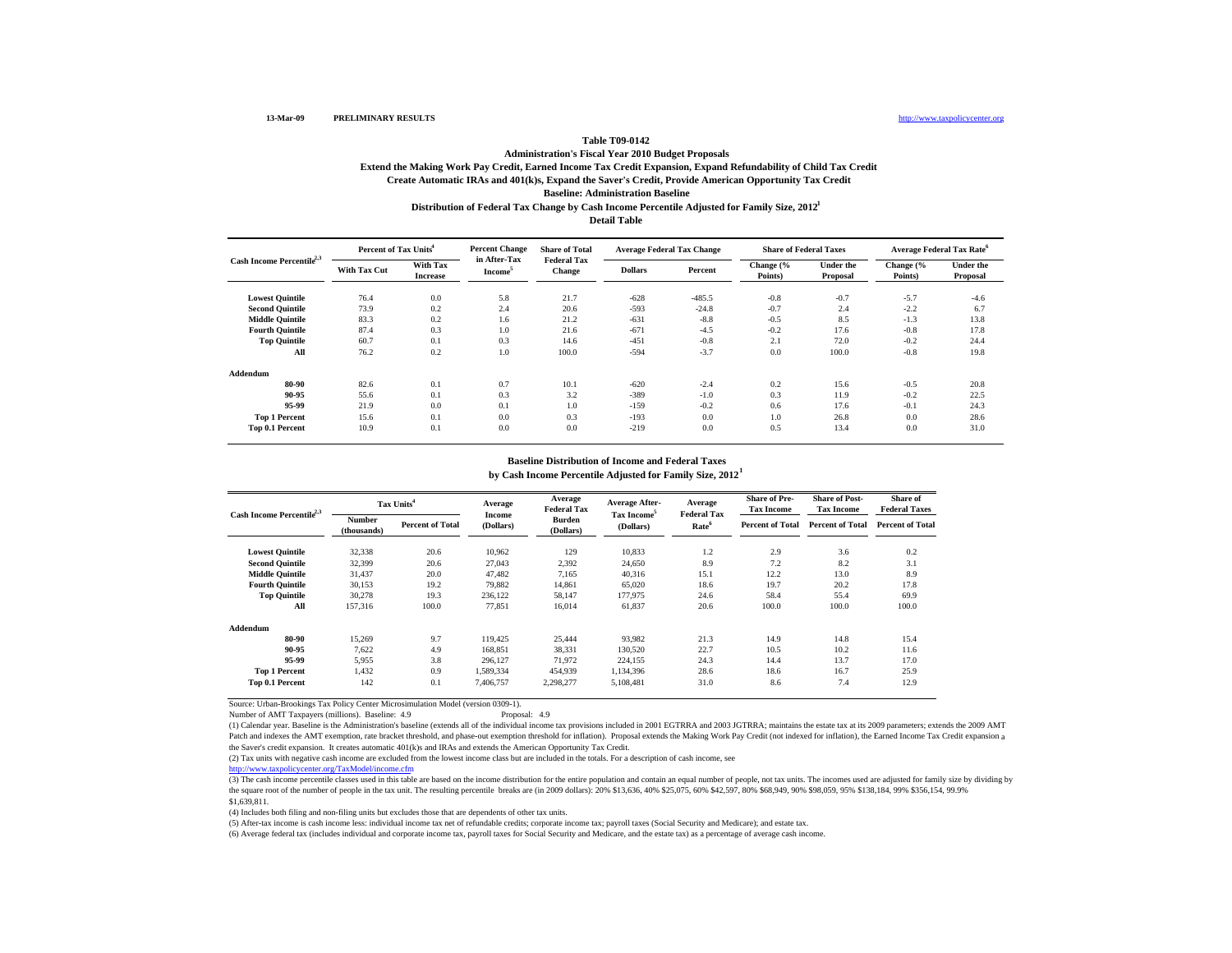### **Create Automatic IRAs and 401(k)s, Expand the Saver's Credit, Provide American Opportunity Tax Credit Baseline: Administration Baseline Administration's Fiscal Year 2010 Budget Proposals Extend the Making Work Pay Credit, Earned Income Tax Credit Expansion, Expand Refundability of Child Tax Credit Distribution of Federal Tax Change by Cash Income Percentile Adjusted for Family Size, 2012 1 Detail Table - Single Tax Units**

|                                       | Percent of Tax Units <sup>4</sup> |                                    | <b>Percent Change</b>   | <b>Share of Total</b>               | <b>Average Federal Tax Change</b> |         | <b>Share of Federal Taxes</b> |                       | <b>Average Federal Tax Rate<sup>6</sup></b> |                              |
|---------------------------------------|-----------------------------------|------------------------------------|-------------------------|-------------------------------------|-----------------------------------|---------|-------------------------------|-----------------------|---------------------------------------------|------------------------------|
| Cash Income Percentile <sup>2,3</sup> | <b>With Tax Cut</b>               | <b>With Tax</b><br><b>Increase</b> | in After-Tax<br>Income' | <b>Federal Tax</b><br><b>Change</b> | <b>Dollars</b>                    | Percent | Change (%<br>Points)          | Under the<br>Proposal | Change (%<br>Points)                        | <b>Under the</b><br>Proposal |
| <b>Lowest Quintile</b>                | 71.0                              | 0.0                                | 4.6                     | 23.4                                | $-341$                            | $-52.3$ | $-0.9$                        | 0.9                   | $-4.2$                                      | 3.8                          |
| <b>Second Quintile</b>                | 62.3                              | 0.3                                | 1.8                     | 21.3                                | $-333$                            | $-14.6$ | $-0.6$                        | 4.9                   | $-1.6$                                      | 9.4                          |
| <b>Middle Quintile</b>                | 78.1                              | 0.0                                | 1.5                     | 25.8                                | $-436$                            | $-7.5$  | $-0.5$                        | 12.7                  | $-1.2$                                      | 15.3                         |
| <b>Fourth Quintile</b>                | 84.2                              | 0.0                                | 0.9                     | 20.2                                | $-426$                            | $-3.6$  | 0.1                           | 21.4                  | $-0.7$                                      | 19.8                         |
| <b>Top Quintile</b>                   | 50.4                              | 0.0                                | 0.2                     | 9.1                                 | $-234$                            | $-0.6$  | 1.9                           | 60.1                  | $-0.2$                                      | 25.3                         |
| All                                   | 69.7                              | 0.1                                | 1.0                     | 100.0                               | $-358$                            | $-3.8$  | 0.0                           | 100.0                 | $-0.8$                                      | 20.0                         |
| Addendum                              |                                   |                                    |                         |                                     |                                   |         |                               |                       |                                             |                              |
| 80-90                                 | 78.3                              | 0.0                                | 0.5                     | 7.4                                 | $-359$                            | $-1.8$  | 0.3                           | 15.8                  | $-0.4$                                      | 22.5                         |
| 90-95                                 | 26.6                              | 0.0                                | 0.1                     | 1.1                                 | $-108$                            | $-0.4$  | 0.4                           | 11.1                  | $-0.1$                                      | 23.8                         |
| 95-99                                 | 10.8                              | 0.0                                | 0.1                     | 0.6                                 | $-80$                             | $-0.2$  | 0.5                           | 14.2                  | 0.0                                         | 24.2                         |
| <b>Top 1 Percent</b>                  | 8.1                               | 0.1                                | 0.0                     | 0.1                                 | $-62$                             | 0.0     | 0.7                           | 18.9                  | 0.0                                         | 30.6                         |
| Top 0.1 Percent                       | 5.3                               | 0.0                                | 0.0                     | 0.0                                 | $-89$                             | 0.0     | 0.4                           | 9.2                   | 0.0                                         | 34.2                         |

## **Baseline Distribution of Income and Federal Taxes**

**by Cash Income Percentile Adjusted for Family Size, 2012 1**

| Cash Income Percentile <sup>2,3</sup> |                              | Tax Units <sup>4</sup>  |                     | Average<br><b>Federal Tax</b> | Average After-<br>Tax Income <sup>5</sup> | Average<br><b>Federal Tax</b> | <b>Share of Pre-</b><br><b>Tax Income</b> | <b>Share of Post-</b><br><b>Tax Income</b> | Share of<br><b>Federal Taxes</b> |
|---------------------------------------|------------------------------|-------------------------|---------------------|-------------------------------|-------------------------------------------|-------------------------------|-------------------------------------------|--------------------------------------------|----------------------------------|
|                                       | <b>Number</b><br>(thousands) | <b>Percent of Total</b> | Income<br>(Dollars) | <b>Burden</b><br>(Dollars)    | (Dollars)                                 | Rate <sup>6</sup>             | <b>Percent of Total</b>                   | <b>Percent of Total</b>                    | <b>Percent of Total</b>          |
| <b>Lowest Quintile</b>                | 16,855                       | 24.6                    | 8,088               | 651                           | 7.438                                     | 8.1                           | 4.4                                       | 5.1                                        | 1.7                              |
| <b>Second Quintile</b>                | 15,642                       | 22.8                    | 20,751              | 2,276                         | 18,474                                    | 11.0                          | 10.5                                      | 11.8                                       | 5.5                              |
| <b>Middle Quintile</b>                | 14,507                       | 21.2                    | 35,163              | 5,832                         | 29,332                                    | 16.6                          | 16.5                                      | 17.3                                       | 13.2                             |
| <b>Fourth Quintile</b>                | 11,601                       | 16.9                    | 57,652              | 11,814                        | 45,838                                    | 20.5                          | 21.6                                      | 21.7                                       | 21.3                             |
| <b>Top Quintile</b>                   | 9,540                        | 13.9                    | 153,955             | 39,161                        | 114,794                                   | 25.4                          | 47.4                                      | 44.6                                       | 58.1                             |
| All                                   | 68,506                       | 100.0                   | 45,237              | 9,381                         | 35,856                                    | 20.7                          | 100.0                                     | 100.0                                      | 100.0                            |
| Addendum                              |                              |                         |                     |                               |                                           |                               |                                           |                                            |                                  |
| 80-90                                 | 5,053                        | 7.4                     | 86,100              | 19,722                        | 66,378                                    | 22.9                          | 14.0                                      | 13.7                                       | 15.5                             |
| 90-95                                 | 2,377                        | 3.5                     | 121,430             | 29,028                        | 92,402                                    | 23.9                          | 9.3                                       | 8.9                                        | 10.7                             |
| 95-99                                 | 1,749                        | 2.6                     | 207,161             | 50,235                        | 156,925                                   | 24.3                          | 11.7                                      | 11.2                                       | 13.7                             |
| <b>Top 1 Percent</b>                  | 362                          | 0.5                     | 1,058,983           | 323,951                       | 735,032                                   | 30.6                          | 12.4                                      | 10.8                                       | 18.2                             |
| Top 0.1 Percent                       | 31                           | 0.1                     | 5,306,728           | 1,815,969                     | 3,490,759                                 | 34.2                          | 5.4                                       | 4.4                                        | 8.8                              |

Source: Urban-Brookings Tax Policy Center Microsimulation Model (version 0309-1).

(1) Calendar year. Baseline is the Administration's baseline (extends all of the individual income tax provisions included in 2001 EGTRRA and 2003 JGTRRA; maintains the estate tax at its 2009 parameters; extends the 2009 AMT Patch and indexes the AMT exemption, rate bracket threshold, and phase-out exemption threshold for inflation). Proposal extends the Making Work Pay Credit (not indexed for inflation), the Earned Income Tax Credit expansion the Saver's credit expansion. It creates automatic 401(k)s and IRAs and extends the American Opportunity Tax Credit.

(2) Tax units with negative cash income are excluded from the lowest income class but are included in the totals. For a description of cash income, see

http://www.taxpolicycenter.org/TaxModel/income.cfm

(3) The cash income percentile classes used in this table are based on the income distribution for the entire population and contain an equal number of people, not tax units. The incomes used are adjusted for family size b the square root of the number of people in the tax unit. The resulting percentile breaks are (in 2009 dollars): 20% \$13,636, 40% \$25,075, 60% \$42,597, 80% \$68,949, 90% \$98,059, 95% \$138,184, 99% \$356,154, 99.9% \$1,639,811.

(4) Includes both filing and non-filing units but excludes those that are dependents of other tax units.

(5) After-tax income is cash income less: individual income tax net of refundable credits; corporate income tax; payroll taxes (Social Security and Medicare); and estate tax.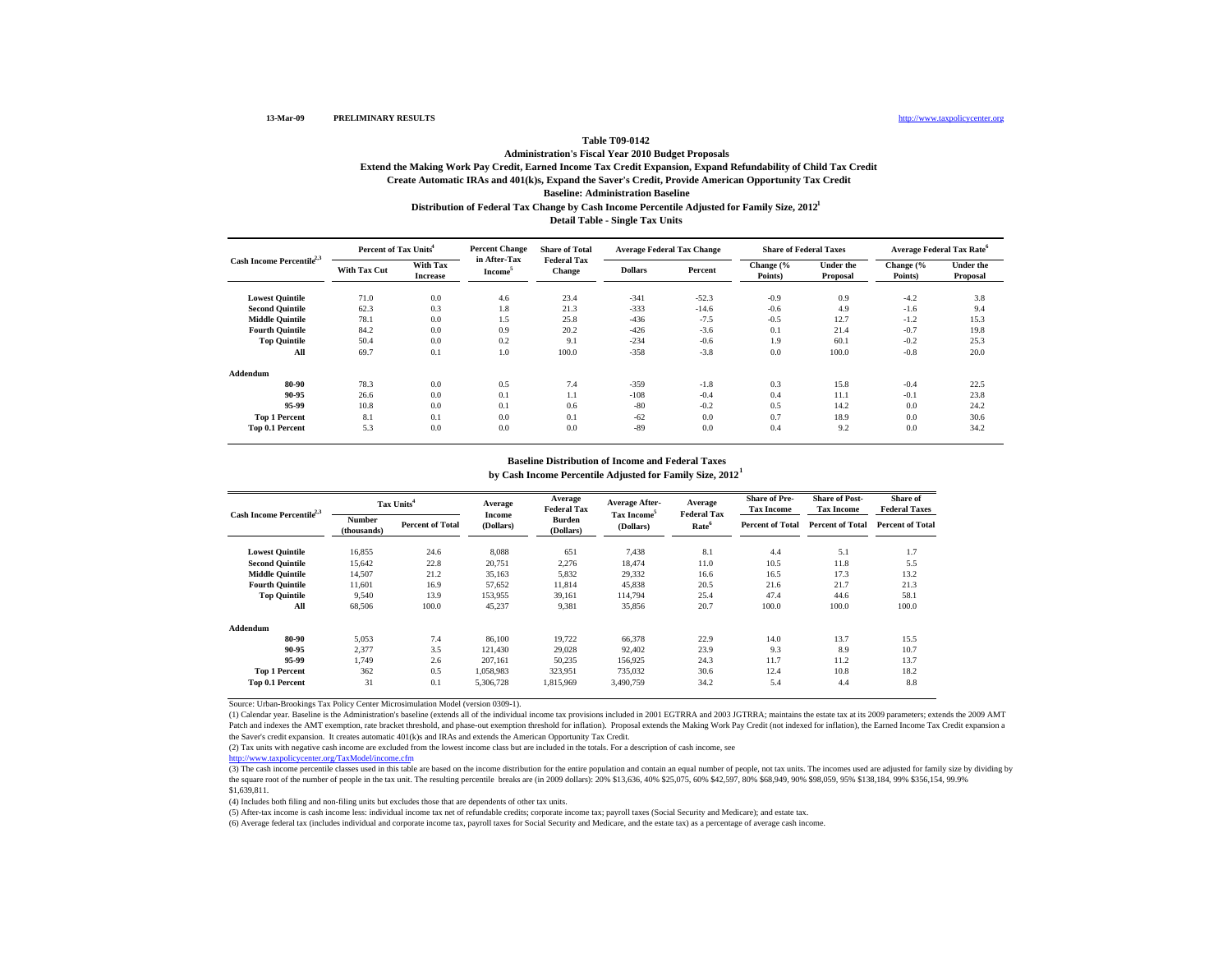#### **Create Automatic IRAs and 401(k)s, Expand the Saver's Credit, Provide American Opportunity Tax Credit Baseline: Administration Baseline Administration's Fiscal Year 2010 Budget Proposals Extend the Making Work Pay Credit, Earned Income Tax Credit Expansion, Expand Refundability of Child Tax Credit Distribution of Federal Tax Change by Cash Income Percentile Adjusted for Family Size, 2012 1 Detail Table - Married Tax Units Filing Jointly**

|                                       | Percent of Tax Units <sup>4</sup> |                                    | <b>Percent Change</b>               | <b>Share of Total</b>               | <b>Average Federal Tax Change</b> |          | <b>Share of Federal Taxes</b> |                              | <b>Average Federal Tax Rate<sup>6</sup></b> |                              |  |
|---------------------------------------|-----------------------------------|------------------------------------|-------------------------------------|-------------------------------------|-----------------------------------|----------|-------------------------------|------------------------------|---------------------------------------------|------------------------------|--|
| Cash Income Percentile <sup>2,3</sup> | <b>With Tax Cut</b>               | <b>With Tax</b><br><b>Increase</b> | in After-Tax<br>Income <sup>5</sup> | <b>Federal Tax</b><br><b>Change</b> | <b>Dollars</b>                    | Percent  | Change (%<br>Points)          | <b>Under the</b><br>Proposal | Change (%<br>Points)                        | <b>Under the</b><br>Proposal |  |
| <b>Lowest Quintile</b>                | 72.2                              | 0.0                                | 6.3                                 | 12.3                                | $-894$                            | $-652.7$ | $-0.4$                        | $-0.3$                       | $-6.2$                                      | $-5.3$                       |  |
| <b>Second Quintile</b>                | 75.9                              | 0.1                                | 3.1                                 | 17.3                                | $-984$                            | $-34.0$  | $-0.5$                        | 1.0                          | $-2.8$                                      | 5.5                          |  |
| <b>Middle Quintile</b>                | 84.0                              | 0.4                                | 1.7                                 | 20.8                                | $-925$                            | $-10.8$  | $-0.5$                        | 5.2                          | $-1.5$                                      | 12.3                         |  |
| <b>Fourth Quintile</b>                | 89.1                              | 0.5                                | 1.1                                 | 27.2                                | $-892$                            | $-5.2$   | $-0.4$                        | 15.1                         | $-0.9$                                      | 16.7                         |  |
| <b>Top Quintile</b>                   | 67.5                              | 0.1                                | 0.3                                 | 22.2                                | $-580$                            | $-0.9$   | 1.7                           | 78.8                         | $-0.2$                                      | 24.2                         |  |
| All                                   | 77.6                              | 0.2                                | 0.8                                 | 100.0                               | $-813$                            | $-3.0$   | 0.0                           | 100.0                        | $-0.6$                                      | 20.7                         |  |
| Addendum                              |                                   |                                    |                                     |                                     |                                   |          |                               |                              |                                             |                              |  |
| 80-90                                 | 88.0                              | 0.2                                | 0.7                                 | 14.9                                | $-805$                            | $-2.8$   | 0.0                           | 15.7                         | $-0.6$                                      | 20.1                         |  |
| 90-95                                 | 71.2                              | 0.1                                | 0.4                                 | 5.3                                 | $-535$                            | $-1.2$   | 0.2                           | 12.8                         | $-0.3$                                      | 22.0                         |  |
| 95-99                                 | 27.5                              | 0.0                                | 0.1                                 | 1.6                                 | $-196$                            | $-0.2$   | 0.5                           | 19.8                         | $-0.1$                                      | 24.3                         |  |
| <b>Top 1 Percent</b>                  | 18.9                              | 0.1                                | 0.0                                 | 0.5                                 | $-247$                            | $-0.1$   | 0.9                           | 30.5                         | 0.0                                         | 28.1                         |  |
| Top 0.1 Percent                       | 13.1                              | 0.1                                | 0.0                                 | 0.1                                 | $-270$                            | 0.0      | 0.4                           | 15.0                         | 0.0                                         | 30.4                         |  |

## **Baseline Distribution of Income and Federal Taxes**

**by Cash Income Percentile Adjusted for Family Size, 2012 1**

| Cash Income Percentile <sup>2,3</sup> |                              | Tax Units <sup>4</sup>  |                     | Average<br><b>Federal Tax</b> | Average After-<br>Tax Income <sup>5</sup> | Average<br><b>Federal Tax</b> | <b>Share of Pre-</b><br><b>Tax Income</b> | <b>Share of Post-</b><br><b>Tax Income</b> | Share of<br><b>Federal Taxes</b> |
|---------------------------------------|------------------------------|-------------------------|---------------------|-------------------------------|-------------------------------------------|-------------------------------|-------------------------------------------|--------------------------------------------|----------------------------------|
|                                       | <b>Number</b><br>(thousands) | <b>Percent of Total</b> | Income<br>(Dollars) | <b>Burden</b><br>(Dollars)    | (Dollars)                                 | Rate <sup>6</sup>             | <b>Percent of Total</b>                   | <b>Percent of Total</b>                    | <b>Percent of Total</b>          |
| <b>Lowest Quintile</b>                | 6,836                        | 11.1                    | 14,389              | 137                           | 14,252                                    | 1.0                           | 1.2                                       | 1.6                                        | 0.1                              |
| <b>Second Quintile</b>                | 8,755                        | 14.3                    | 34,618              | 2,893                         | 31,725                                    | 8.4                           | 3.8                                       | 4.5                                        | 1.5                              |
| <b>Middle Quintile</b>                | 11,214                       | 18.3                    | 62,026              | 8,569                         | 53,457                                    | 13.8                          | 8.8                                       | 9.6                                        | 5.7                              |
| <b>Fourth Quintile</b>                | 15,212                       | 24.8                    | 97,768              | 17,189                        | 80,579                                    | 17.6                          | 18.8                                      | 19.7                                       | 15.5                             |
| <b>Top Quintile</b>                   | 19.110                       | 31.1                    | 279,599             | 68,096                        | 211.503                                   | 24.4                          | 67.6                                      | 65.0                                       | 77.1                             |
| All                                   | 61.400                       | 100.0                   | 128,766             | 27,486                        | 101,280                                   | 21.4                          | 100.0                                     | 100.0                                      | 100.0                            |
| Addendum                              |                              |                         |                     |                               |                                           |                               |                                           |                                            |                                  |
| 80-90                                 | 9,202                        | 15.0                    | 138,970             | 28,682                        | 110,288                                   | 20.6                          | 16.2                                      | 16.3                                       | 15.6                             |
| 90-95                                 | 4,942                        | 8.1                     | 192,850             | 43,002                        | 149,848                                   | 22.3                          | 12.1                                      | 11.9                                       | 12.6                             |
| 95-99                                 | 3,955                        | 6.4                     | 337,574             | 82,153                        | 255,421                                   | 24.3                          | 16.9                                      | 16.2                                       | 19.3                             |
| <b>Top 1 Percent</b>                  | 1,011                        | 1.7                     | 1,756,500           | 494,405                       | 1,262,094                                 | 28.2                          | 22.5                                      | 20.5                                       | 29.6                             |
| Top 0.1 Percent                       | 102                          | 0.2                     | 7,937,859           | 2,411,674                     | 5,526,185                                 | 30.4                          | 10.2                                      | 9.1                                        | 14.6                             |

Source: Urban-Brookings Tax Policy Center Microsimulation Model (version 0309-1).

(1) Calendar year. Baseline is the Administration's baseline (extends all of the individual income tax provisions included in 2001 EGTRRA and 2003 JGTRRA; maintains the estate tax at its 2009 parameters; extends the 2009 AMT Patch and indexes the AMT exemption, rate bracket threshold, and phase-out exemption threshold for inflation). Proposal extends the Making Work Pay Credit (not indexed for inflation), the Earned Income Tax Credit expansion the Saver's credit expansion. It creates automatic 401(k)s and IRAs and extends the American Opportunity Tax Credit.

(2) Tax units with negative cash income are excluded from the lowest income class but are included in the totals. For a description of cash income, see

http://www.taxpolicycenter.org/TaxModel/income.cfm

(3) The cash income percentile classes used in this table are based on the income distribution for the entire population and contain an equal number of people, not tax units. The incomes used are adjusted for family size b the square root of the number of people in the tax unit. The resulting percentile breaks are (in 2009 dollars): 20% \$13,636, 40% \$25,075, 60% \$42,597, 80% \$68,949, 90% \$98,059, 95% \$138,184, 99% \$356,154, 99.9% \$1,639,811.

(4) Includes both filing and non-filing units but excludes those that are dependents of other tax units.

(5) After-tax income is cash income less: individual income tax net of refundable credits; corporate income tax; payroll taxes (Social Security and Medicare); and estate tax.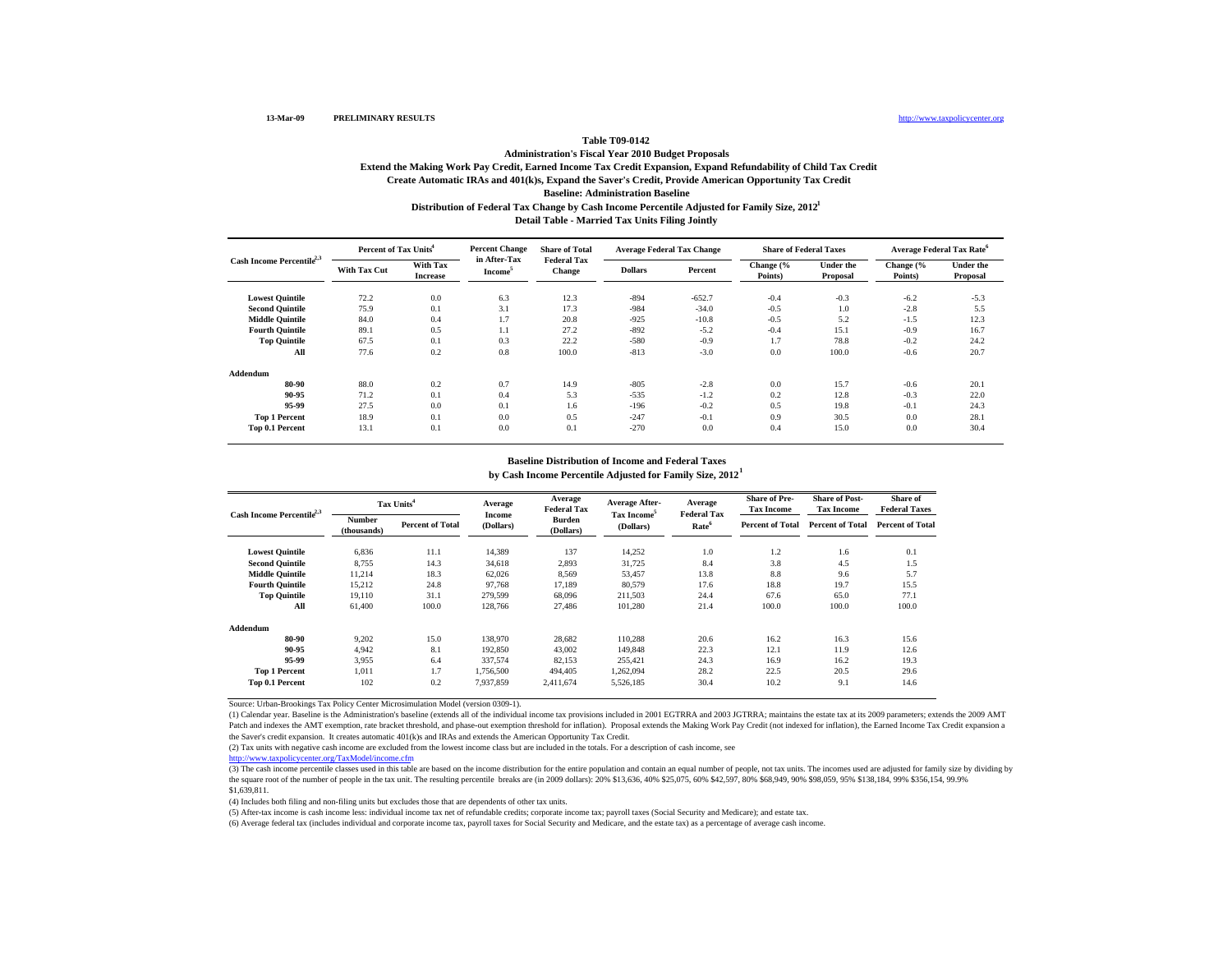#### **Create Automatic IRAs and 401(k)s, Expand the Saver's Credit, Provide American Opportunity Tax Credit Baseline: Administration Baseline Administration's Fiscal Year 2010 Budget Proposals Extend the Making Work Pay Credit, Earned Income Tax Credit Expansion, Expand Refundability of Child Tax Credit Distribution of Federal Tax Change by Cash Income Percentile Adjusted for Family Size, 2012 1 Detail Table - Head of Household Tax Units**

|                                       | Percent of Tax Units <sup>4</sup> |                                    | <b>Percent Change</b>               | <b>Share of Total</b>               |                | <b>Average Federal Tax Change</b> | <b>Share of Federal Taxes</b> |                              | <b>Average Federal Tax Rate<sup>6</sup></b> |                              |
|---------------------------------------|-----------------------------------|------------------------------------|-------------------------------------|-------------------------------------|----------------|-----------------------------------|-------------------------------|------------------------------|---------------------------------------------|------------------------------|
| Cash Income Percentile <sup>2,3</sup> | <b>With Tax Cut</b>               | <b>With Tax</b><br><b>Increase</b> | in After-Tax<br>Income <sup>5</sup> | <b>Federal Tax</b><br><b>Change</b> | <b>Dollars</b> | Percent                           | Change (%<br>Points)          | <b>Under the</b><br>Proposal | Change (%<br>Points)                        | <b>Under the</b><br>Proposal |
| <b>Lowest Quintile</b>                | 90.4                              | 0.0                                | 6.7                                 | 46.1                                | $-999$         | 103.4                             | $-7.8$                        | $-13.6$                      | $-7.1$                                      | $-14.0$                      |
| <b>Second Quintile</b>                | 94.3                              | 0.1                                | 2.3                                 | 28.8                                | $-687$         | $-34.8$                           | $-2.7$                        | 8.1                          | $-2.2$                                      | 4.1                          |
| <b>Middle Quintile</b>                | 95.5                              | 0.2                                | 1.3                                 | 15.5                                | $-563$         | $-7.2$                            | 1.9                           | 30.0                         | $-1.1$                                      | 14.1                         |
| <b>Fourth Quintile</b>                | 91.4                              | 0.0                                | 0.9                                 | 8.2                                 | $-543$         | $-3.6$                            | 3.2                           | 33.0                         | $-0.7$                                      | 18.7                         |
| <b>Top Quintile</b>                   | 35.5                              | 0.0                                | 0.2                                 | 1.3                                 | $-208$         | $-0.5$                            | 5.4                           | 42.5                         | $-0.1$                                      | 24.1                         |
| All                                   | 90.1                              | 0.1                                | 2.0                                 | 100.0                               | $-728$         | $-13.0$                           | 0.0                           | 100.0                        | $-1.7$                                      | 11.7                         |
| Addendum                              |                                   |                                    |                                     |                                     |                |                                   |                               |                              |                                             |                              |
| 80-90                                 | 44.5                              | 0.0                                | 0.2                                 | 0.9                                 | $-219$         | $-0.8$                            | 1.9                           | 15.8                         | $-0.2$                                      | 22.4                         |
| 90-95                                 | 30.4                              | 0.0                                | 0.2                                 | 0.3                                 | $-259$         | $-0.7$                            | 0.8                           | 6.4                          | $-0.2$                                      | 23.1                         |
| 95-99                                 | 8.2                               | 0.0                                | 0.1                                 | 0.1                                 | $-126$         | $-0.2$                            | 1.2                           | 9.1                          | 0.0                                         | 23.2                         |
| <b>Top 1 Percent</b>                  | 5.6                               | 0.2                                | 0.0                                 | 0.0                                 | $-79$          | 0.0                               | 1.5                           | 11.2                         | 0.0                                         | 28.8                         |
| Top 0.1 Percent                       | 5.2                               | 0.0                                | 0.0                                 | 0.0                                 | $-75$          | 0.0                               | 0.7                           | 5.2                          | 0.0                                         | 31.1                         |

## **Baseline Distribution of Income and Federal Taxes**

**by Cash Income Percentile Adjusted for Family Size, 2012 1**

| Cash Income Percentile <sup>2,3</sup> |                       | Tax Units <sup>4</sup>  | Average<br>Income | Average<br><b>Federal Tax</b> | Average After-<br>Tax Income <sup>5</sup> | Average<br><b>Federal Tax</b> | <b>Share of Pre-</b><br><b>Tax Income</b> | <b>Share of Post-</b><br><b>Tax Income</b> | Share of<br><b>Federal Taxes</b> |
|---------------------------------------|-----------------------|-------------------------|-------------------|-------------------------------|-------------------------------------------|-------------------------------|-------------------------------------------|--------------------------------------------|----------------------------------|
|                                       | Number<br>(thousands) | <b>Percent of Total</b> | (Dollars)         | <b>Burden</b><br>(Dollars)    | (Dollars)                                 | Rate <sup>6</sup>             | <b>Percent of Total</b>                   | <b>Percent of Total</b>                    | <b>Percent of Total</b>          |
| <b>Lowest Quintile</b>                | 8.355                 | 33.6                    | 13,999            | $-966$                        | 14.965                                    | $-6.9$                        | 11.3                                      | 13.9                                       | $-5.8$                           |
| <b>Second Quintile</b>                | 7,578                 | 30.5                    | 31,423            | 1,973                         | 29,449                                    | 6.3                           | 22.9                                      | 24.8                                       | 10.8                             |
| <b>Middle Quintile</b>                | 5,002                 | 20.1                    | 51,564            | 7,822                         | 43,743                                    | 15.2                          | 24.8                                      | 24.3                                       | 28.1                             |
| <b>Fourth Quintile</b>                | 2,726                 | 11.0                    | 78,373            | 15,181                        | 63,191                                    | 19.4                          | 20.6                                      | 19.2                                       | 29.8                             |
| <b>Top Quintile</b>                   | 1,153                 | 4.6                     | 184.854           | 44,770                        | 140,084                                   | 24.2                          | 20.5                                      | 18.0                                       | 37.1                             |
| All                                   | 24,862                | 100.0                   | 41,756            | 5,595                         | 36,162                                    | 13.4                          | 100.0                                     | 100.0                                      | 100.0                            |
| Addendum                              |                       |                         |                   |                               |                                           |                               |                                           |                                            |                                  |
| 80-90                                 | 740                   | 3.0                     | 115.411           | 26,060                        | 89,350                                    | 22.6                          | 8.2                                       | 7.4                                        | 13.9                             |
| 90-95                                 | 211                   | 0.9                     | 158,521           | 36,925                        | 121,597                                   | 23.3                          | 3.2                                       | 2.9                                        | 5.6                              |
| 95-99                                 | 169                   | 0.7                     | 280,025           | 65,110                        | 214,915                                   | 23.3                          | 4.6                                       | 4.0                                        | 7.9                              |
| <b>Top 1 Percent</b>                  | 32                    | 0.1                     | 1,444,013         | 416,449                       | 1,027,564                                 | 28.8                          | 4.5                                       | 3.7                                        | 9.7                              |
| Top 0.1 Percent                       | 3                     | 0.0                     | 6,993,121         | 2,173,246                     | 4,819,874                                 | 31.1                          | 2.0                                       | 1.6                                        | 4.5                              |

Source: Urban-Brookings Tax Policy Center Microsimulation Model (version 0309-1).

(1) Calendar year. Baseline is the Administration's baseline (extends all of the individual income tax provisions included in 2001 EGTRRA and 2003 JGTRRA; maintains the estate tax at its 2009 parameters; extends the 2009 AMT Patch and indexes the AMT exemption, rate bracket threshold, and phase-out exemption threshold for inflation). Proposal extends the Making Work Pay Credit (not indexed for inflation), the Earned Income Tax Credit expansion the Saver's credit expansion. It creates automatic 401(k)s and IRAs and extends the American Opportunity Tax Credit.

(2) Tax units with negative cash income are excluded from the lowest income class but are included in the totals. For a description of cash income, see

http://www.taxpolicycenter.org/TaxModel/income.cfm

(3) The cash income percentile classes used in this table are based on the income distribution for the entire population and contain an equal number of people, not tax units. The incomes used are adjusted for family size b the square root of the number of people in the tax unit. The resulting percentile breaks are (in 2009 dollars): 20% \$13,636, 40% \$25,075, 60% \$42,597, 80% \$68,949, 90% \$98,059, 95% \$138,184, 99% \$356,154, 99.9% \$1,639,811.

(4) Includes both filing and non-filing units but excludes those that are dependents of other tax units.

(5) After-tax income is cash income less: individual income tax net of refundable credits; corporate income tax; payroll taxes (Social Security and Medicare); and estate tax.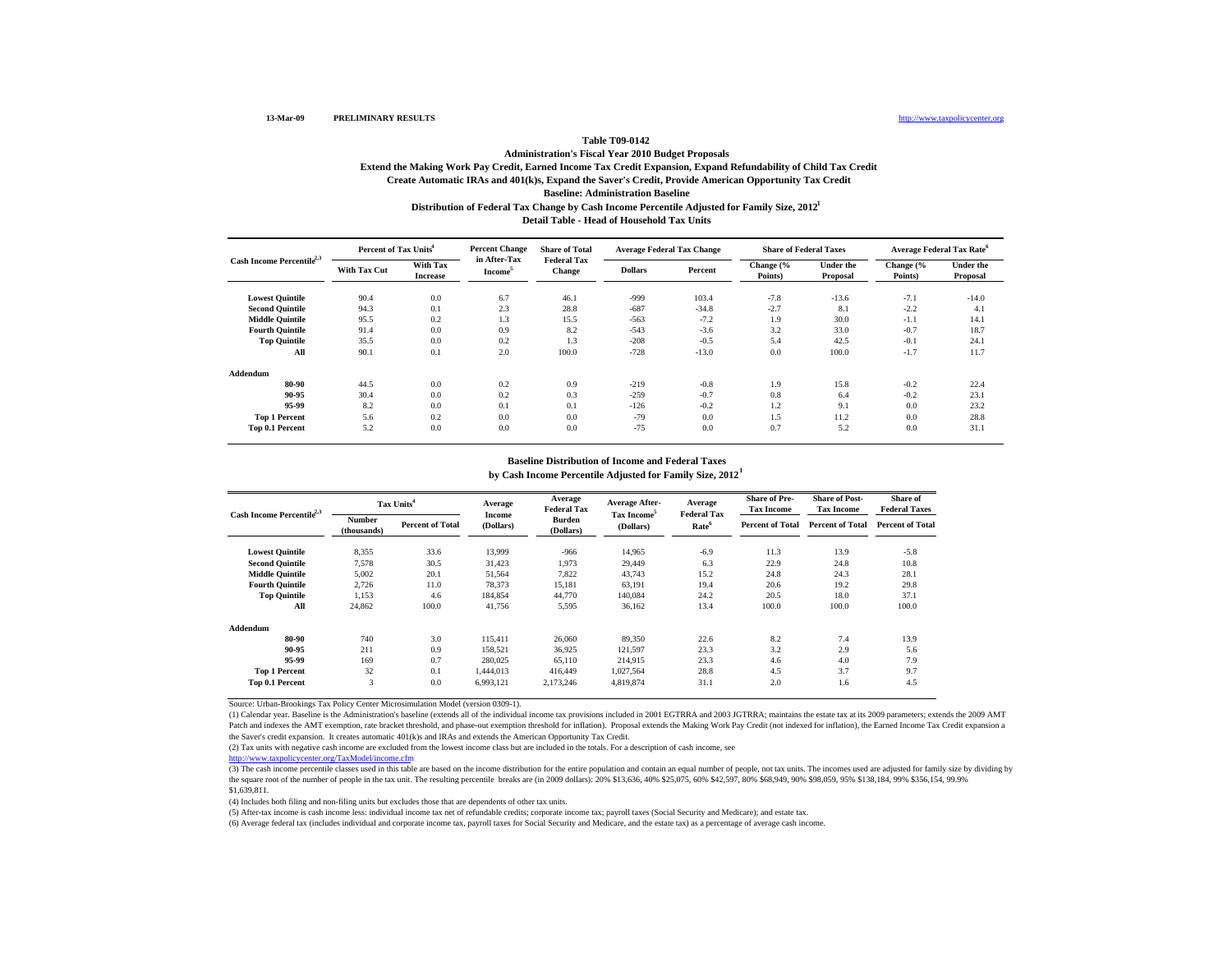### **Create Automatic IRAs and 401(k)s, Expand the Saver's Credit, Provide American Opportunity Tax Credit Baseline: Administration Baseline Administration's Fiscal Year 2010 Budget Proposals Extend the Making Work Pay Credit, Earned Income Tax Credit Expansion, Expand Refundability of Child Tax Credit Distribution of Federal Tax Change by Cash Income Percentile Adjusted for Family Size, 2012 1 Detail Table - Tax Units with Children**

|                                       | Percent of Tax Units <sup>4</sup> |                                    | <b>Percent Change</b>               | <b>Share of Total</b>               | <b>Average Federal Tax Change</b> |         |                      | <b>Share of Federal Taxes</b> | <b>Average Federal Tax Rate<sup>6</sup></b> |                              |
|---------------------------------------|-----------------------------------|------------------------------------|-------------------------------------|-------------------------------------|-----------------------------------|---------|----------------------|-------------------------------|---------------------------------------------|------------------------------|
| Cash Income Percentile <sup>2,3</sup> | <b>With Tax Cut</b>               | <b>With Tax</b><br><b>Increase</b> | in After-Tax<br>Income <sup>5</sup> | <b>Federal Tax</b><br><b>Change</b> | <b>Dollars</b>                    | Percent | Change (%<br>Points) | <b>Under the</b><br>Proposal  | Change $\frac{6}{6}$<br>Points)             | <b>Under the</b><br>Proposal |
| <b>Lowest Quintile</b>                | 94.1                              | 0.0                                | 7.5                                 | 27.7                                | $-1,223$                          | 94.0    | $-1.6$               | $-3.0$                        | $-8.1$                                      | $-16.7$                      |
| <b>Second Quintile</b>                | 98.6                              | 0.1                                | 3.2                                 | 23.1                                | $-1,056$                          | $-45.5$ | $-1.1$               | 1.5                           | $-3.0$                                      | 3.6                          |
| <b>Middle Quintile</b>                | 98.6                              | 0.3                                | 1.7                                 | 20.1                                | $-931$                            | $-9.5$  | $-0.5$               | 10.3                          | $-1.5$                                      | 13.9                         |
| <b>Fourth Quintile</b>                | 97.0                              | 0.7                                | 1.1                                 | 18.9                                | $-938$                            | $-4.7$  | 0.1                  | 20.6                          | $-0.9$                                      | 18.1                         |
| <b>Top Quintile</b>                   | 62.0                              | 0.2                                | 0.3                                 | 9.9                                 | $-605$                            | $-0.8$  | 3.1                  | 70.6                          | $-0.2$                                      | 25.5                         |
| All                                   | 91.4                              | 0.2                                | 1.3                                 | 100.0                               | $-971$                            | $-5.1$  | 0.0                  | 100.0                         | $-1.0$                                      | 19.1                         |
| Addendum                              |                                   |                                    |                                     |                                     |                                   |         |                      |                               |                                             |                              |
| 80-90                                 | 87.5                              | 0.2                                | 0.7                                 | 7.4                                 | $-874$                            | $-2.4$  | 0.4                  | 15.8                          | $-0.5$                                      | 21.7                         |
| 90-95                                 | 51.1                              | 0.2                                | 0.2                                 | 1.6                                 | $-397$                            | $-0.8$  | 0.5                  | 11.0                          | $-0.2$                                      | 23.1                         |
| 95-99                                 | 18.8                              | 0.0                                | 0.1                                 | 0.7                                 | $-223$                            | $-0.2$  | 0.9                  | 17.7                          | $-0.1$                                      | 25.8                         |
| <b>Top 1 Percent</b>                  | 15.4                              | 0.1                                | 0.0                                 | 0.2                                 | $-279$                            | $-0.1$  | 1.3                  | 26.0                          | 0.0                                         | 29.6                         |
| Top 0.1 Percent                       | 11.5                              | 0.1                                | 0.0                                 | 0.0                                 | $-278$                            | 0.0     | 0.6                  | 12.5                          | 0.0                                         | 31.2                         |

## **Baseline Distribution of Income and Federal Taxes**

**by Cash Income Percentile Adjusted for Family Size, 2012 1**

| Cash Income Percentile <sup>2,3</sup> | Tax Units <sup>4</sup>       |                         | Average             | Average<br><b>Federal Tax</b> | Average After-                       | Average<br><b>Federal Tax</b> | <b>Share of Pre-</b><br><b>Tax Income</b> | <b>Share of Post-</b><br><b>Tax Income</b> | Share of<br><b>Federal Taxes</b> |
|---------------------------------------|------------------------------|-------------------------|---------------------|-------------------------------|--------------------------------------|-------------------------------|-------------------------------------------|--------------------------------------------|----------------------------------|
|                                       | <b>Number</b><br>(thousands) | <b>Percent of Total</b> | Income<br>(Dollars) | <b>Burden</b><br>(Dollars)    | Tax Income <sup>5</sup><br>(Dollars) | Rate <sup>6</sup>             | <b>Percent of Total</b>                   | <b>Percent of Total</b>                    | <b>Percent of Total</b>          |
| <b>Lowest Quintile</b>                | 10.815                       | 21.9                    | 15,090              | $-1,302$                      | 16,391                               | $-8.6$                        | 3.5                                       | 4.7                                        | $-1.5$                           |
| <b>Second Quintile</b>                | 10.484                       | 21.3                    | 35,679              | 2,322                         | 33,358                               | 6.5                           | 8.0                                       | 9.3                                        | 2.6                              |
| <b>Middle Quintile</b>                | 10,353                       | 21.0                    | 64,150              | 9,824                         | 54,327                               | 15.3                          | 14.2                                      | 15.0                                       | 10.8                             |
| <b>Fourth Quintile</b>                | 9.644                        | 19.6                    | 105,690             | 20,106                        | 85,585                               | 19.0                          | 21.7                                      | 22.0                                       | 20.5                             |
| <b>Top Quintile</b>                   | 7,855                        | 15.9                    | 316,419             | 81,192                        | 235,227                              | 25.7                          | 53.0                                      | 49.3                                       | 67.5                             |
| All                                   | 49,293                       | 100.0                   | 95,214              | 19,170                        | 76.045                               | 20.1                          | 100.0                                     | 100.0                                      | 100.0                            |
| Addendum                              |                              |                         |                     |                               |                                      |                               |                                           |                                            |                                  |
| 80-90                                 | 4,070                        | 8.3                     | 160,563             | 35,769                        | 124,794                              | 22.3                          | 13.9                                      | 13.6                                       | 15.4                             |
| 90-95                                 | 1,884                        | 3.8                     | 227,342             | 52,936                        | 174,406                              | 23.3                          | 9.1                                       | 8.8                                        | 10.6                             |
| 95-99                                 | 1,523                        | 3.1                     | 403,939             | 104,293                       | 299,646                              | 25.8                          | 13.1                                      | 12.2                                       | 16.8                             |
| <b>Top 1 Percent</b>                  | 378                          | 0.8                     | 2,087,355           | 618,474                       | 1,468,881                            | 29.6                          | 16.8                                      | 14.8                                       | 24.7                             |
| Top 0.1 Percent                       | 37                           | 0.1                     | 9,762,184           | 3,048,101                     | 6,714,083                            | 31.2                          | 7.6                                       | 6.6                                        | 11.8                             |

Source: Urban-Brookings Tax Policy Center Microsimulation Model (version 0309-1).

Note: Tax units with children are those claiming an exemption for children at home or away from home.

(1) Calendar year. Baseline is the Administration's baseline (extends all of the individual income tax provisions included in 2001 EGTRRA and 2003 JGTRRA; maintains the estate tax at its 2009 parameters; extends the 2009 AMT Patch and indexes the AMT exemption, rate bracket threshold, and phase-out exemption threshold for inflation). Proposal extends the Making Work Pay Credit (not indexed for inflation), the Earned Income Tax Credit expansion the Saver's credit expansion. It creates automatic 401(k)s and IRAs and extends the American Opportunity Tax Credit.

(2) Tax units with negative cash income are excluded from the lowest income class but are included in the totals. For a description of cash income, see

http://www.taxpolicycenter.org/TaxModel/income.cfm

(3) The cash income percentile classes used in this table are based on the income distribution for the entire population and contain an equal number of people, not tax units. The incomes used are adjusted for family size b the square root of the number of people in the tax unit. The resulting percentile breaks are (in 2009 dollars): 20% \$13,636, 40% \$25,075, 60% \$42,597, 80% \$68,949, 90% \$98,059, 95% \$138,184, 99% \$356,154, 99.9% \$1,639,811.

(4) Includes both filing and non-filing units but excludes those that are dependents of other tax units.

(5) After-tax income is cash income less: individual income tax net of refundable credits; corporate income tax; payroll taxes (Social Security and Medicare); and estate tax.